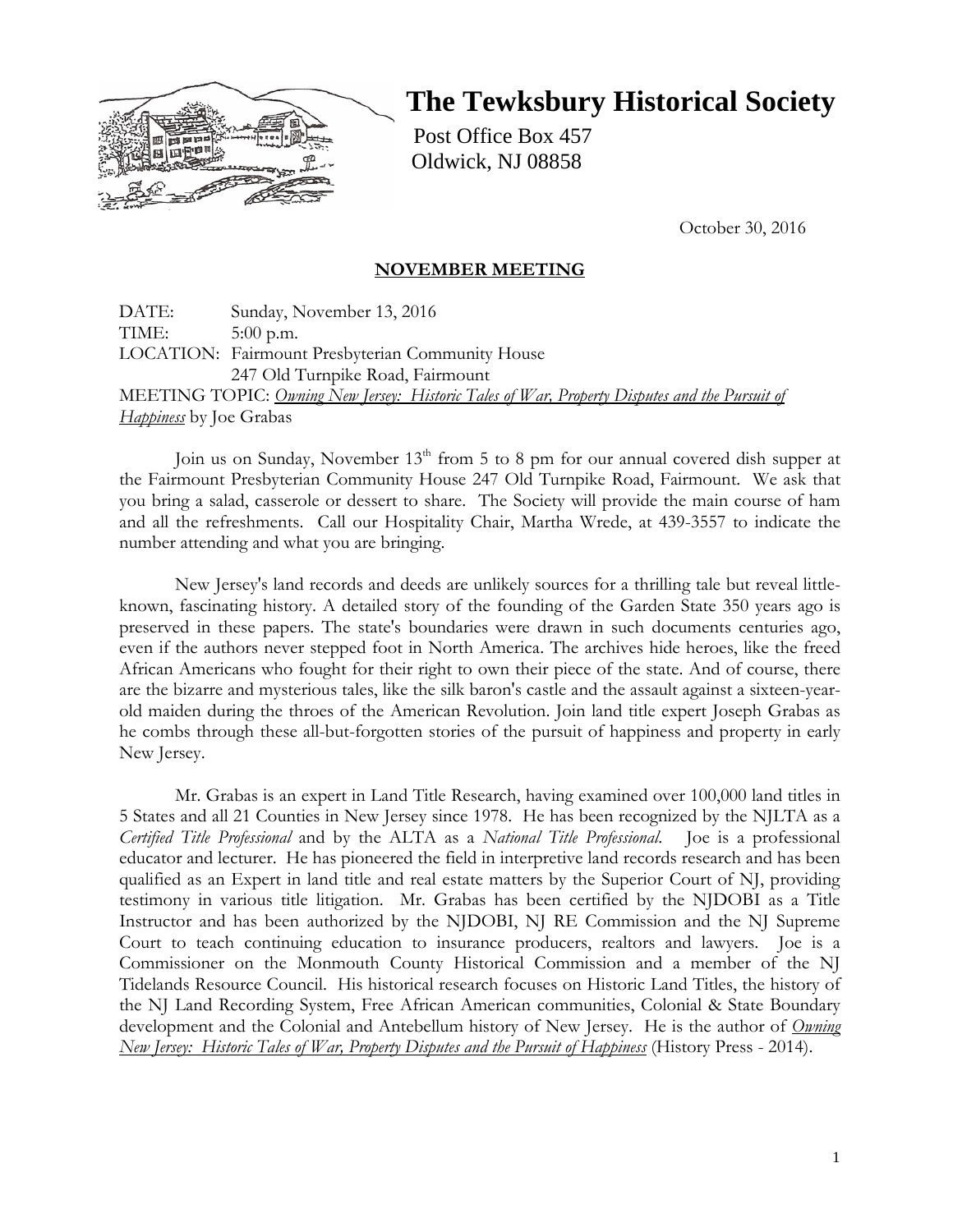### **NOMINATING COMMITTEE**

We'll choose 5 Society members to serve on the Nominating Committee at the November meeting. The person with the highest number of votes will serve as Chair. The Nominating Committee will select candidates for Vice-President and Treasurer for 2017-18.

## **OLDWICK CARRIAGE HOUSE WORK DAY**

Saturday, November 5 9 am to 12 Noon

#### **HEADQUARTERS WORK DAY**

Saturday, November 26 9 am to 12 Noon

If you can lend a couple of hours we need you so stop by.

## **13th ANNUAL CHRISTMAS ANTIQUE SHOW**

Our 13<sup>th</sup> annual Christmas Antique Show will be held at the Old Turnpike School, Route 517, Fairmount, on Saturday, December  $3<sup>rd</sup>$  from 10 a.m. to 4 p.m. and Sunday, December  $4<sup>th</sup>$  from 11 a.m. to 3 p.m. The management of this show consists of Ellen Katona and Bob Lutz. We are now enjoying our  $13<sup>th</sup>$  year of successful shows with them for the Tewksbury Historical Society. This year's show, co-chaired by Shaun Van Doren and Elsie Ehmann, will have 55 quality dealers. The admission is \$8.00 per person or \$7.00 with card available from the Society or ad from the local paper.

We need volunteers to be porters to help our antique dealers move their wares into the school. Moderate lifting is required. You will be paid for your service. If you can lend a couple of hours on Friday, Dec.  $2^{nd}$  between 3 and 8 pm or Sunday, December 4 between 3 and 7 pm please call Elsie at 908-876-4502.

The Society will again be having its own booth to sell antiques that have been donated to us. If you have any antiques you would like to donate to us to sell please call Headquarters at 908- 832-6734 and leave a message. We'll reply and we'll also provide a letter acknowledging receipt.

### **HEADQUARTERS OPEN – HOLIDAY HOURS**

Headquarters will be open to visit our displays and purchase that special item for gift giving:

Saturday December 17 9 am to 12 pm

#### **NEW MEMBERS**

We welcome the following new members to the Society:

Deborah Hoskins Ringoes Joseph & Denise Smith Califon Sonja & Tom Fesenmaier Lebanon Patti Farley Riverside, NJ Mr. & Mrs. Robert Henry Pottersville